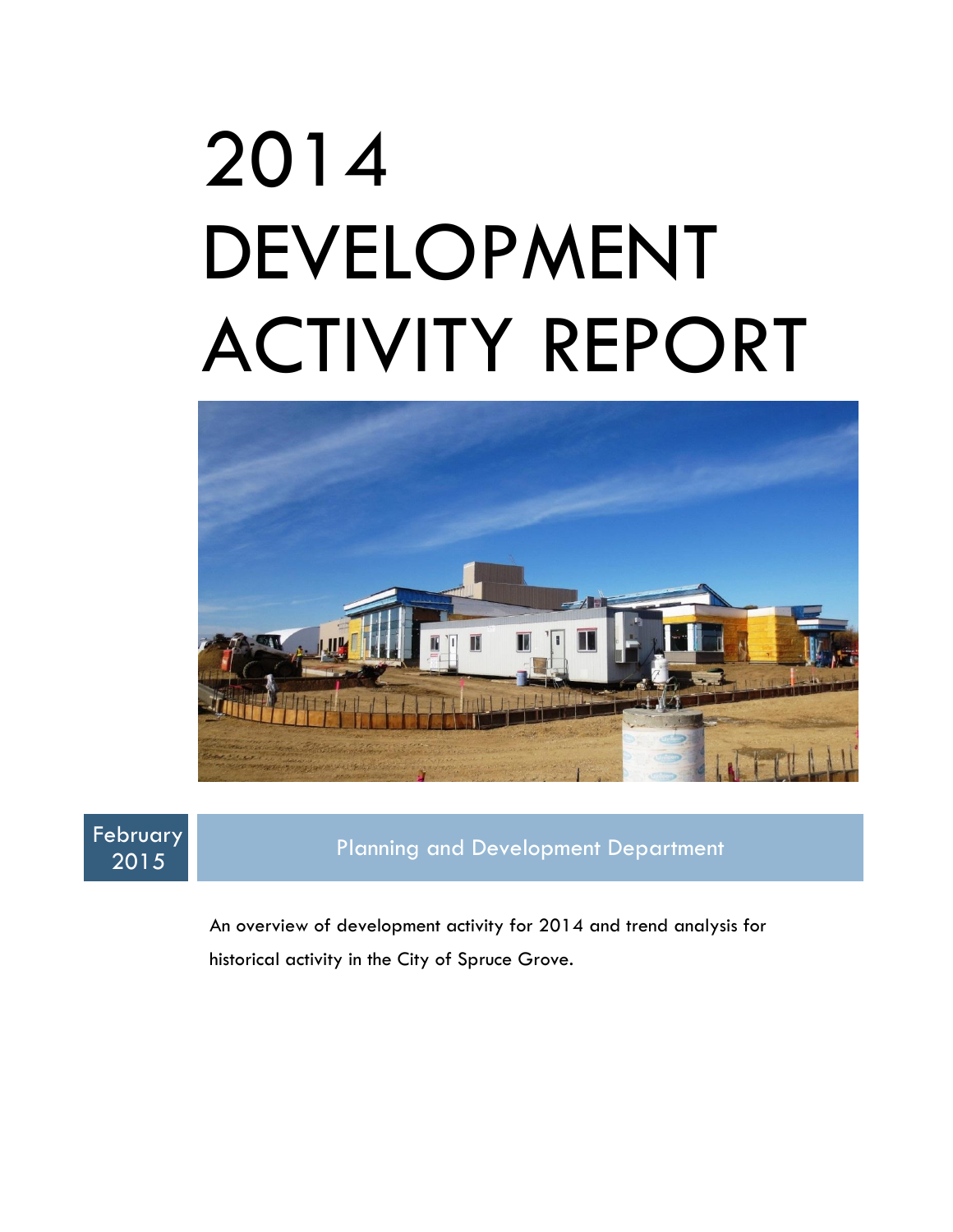#### **Contents**

## **List of Figures**

<span id="page-1-0"></span>

| Figure 1  | Volume of Building Permits by Type (2013 & 2014)                | $\overline{2}$ |
|-----------|-----------------------------------------------------------------|----------------|
| Figure 2  | Dwelling Units Permitted (2005-2014)                            | 3              |
| Figure 3  | Volume of Building Permits Issued by Month (2013 & 2014)        | 3              |
| Figure 4  | Percentage of New Units by Neighbourhood (2014)                 | $\overline{4}$ |
| Figure 5  | Volume of Building Permit Activity (2005 - 2014)                | $\overline{4}$ |
| Figure 6  | Value of Building Permits (2005 - 2014)                         | 5              |
| Figure 7  | New Commercial & Industrial Building Permit Value (2005 - 2014) | 6              |
| Figure 8  | Housing Starts by Municipality (2014)                           | 6              |
| Figure 9  | Regional Housing Starts by Dwelling Type (2014)                 | $\overline{7}$ |
| Figure 10 | Development Permit Activity (2005 - 2014)                       | $\overline{7}$ |
| Figure 11 | Development Permit Activity by Month (2013 & 2014)              | 8              |
| Figure 12 | Volume of Residential Permits by Type (2014)                    | 8              |
| Figure 13 | Volume of Non-Residential Permits by Type (2014)                | 9              |
| Figure 14 | Compliances Issued by Year (2005 - 2014)                        | 9              |
| Figure 15 | Compliances Issued by Month (2014)                              | 9              |
| Figure 16 | Safety Code Permits Issued by Year (2011 – 2014)                | 10             |
| Figure 17 | Population (1992 – 2014)                                        | 10             |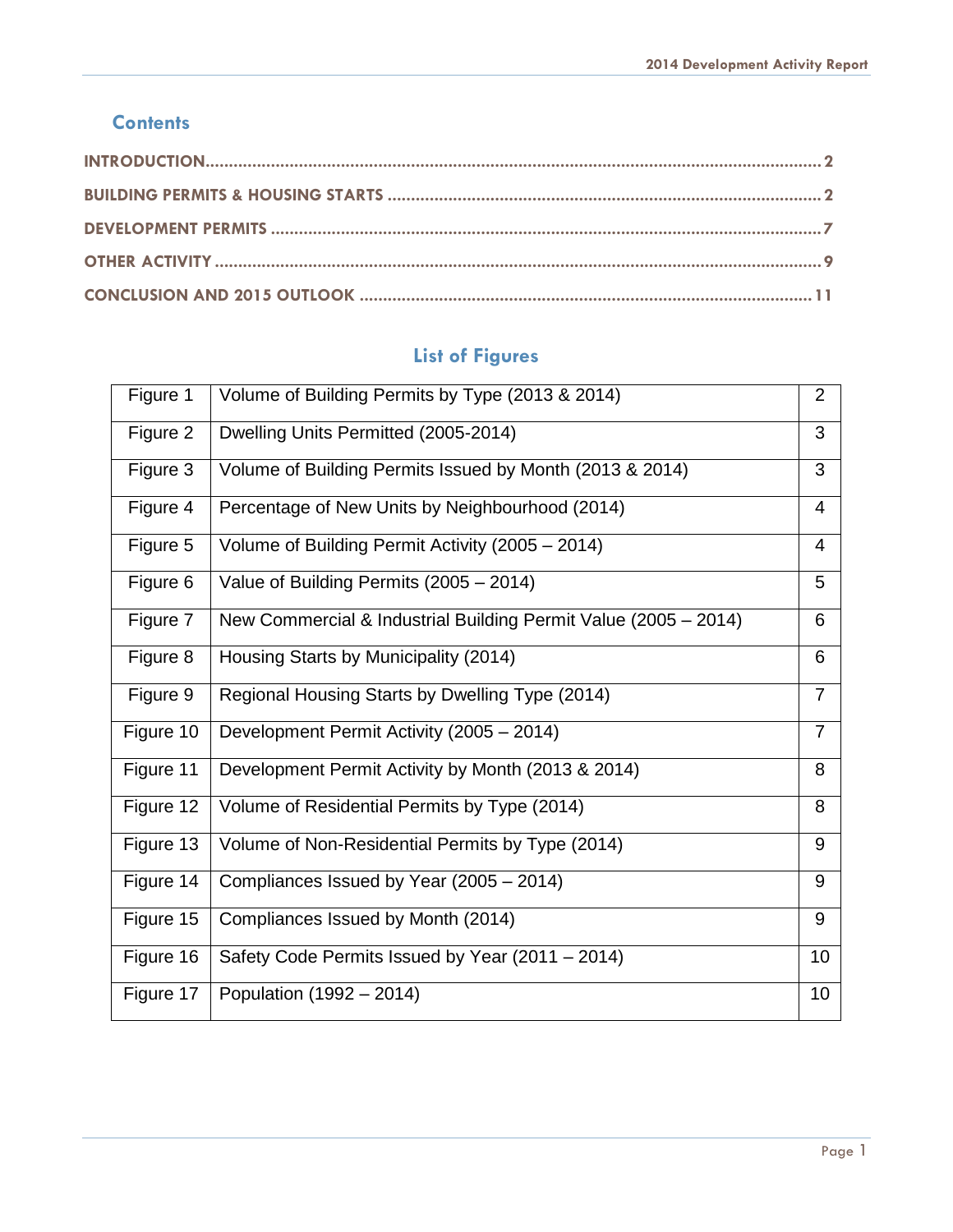### INTRODUCTION

Building permit activity is a common measurement used to track economic vitality and growth in communities. It is useful for communities to monitor trends in permitting levels to determine their economic health, as well as to examine the impact of external forces on growth and development.

Growth in Spruce Grove has generally been stronger than average for the Capital Region. During the last decade, this community experienced unprecedented growth and the trend toward urbanism shows no sign of slowing.

The following pages contain analysis of the growth trends for the past decade (2005-2014), focusing specifically on activity in 2014. This report provides an overview of building permit and development permit information. In addition, compliances and other permits are tracked in order to provide a more accurate picture of the total activity taking place in the Planning and Development Department of the City.

## <span id="page-2-0"></span>BUILDING PERMITS & HOUSING STARTS

Spruce Grove issued 1,392 building permits in 2014, a 25% increase over permit activity in 2013, and a 51% increase over 2012. In fact, 2014 is the busiest year in the City's history in terms of building permit issuance, the second year that permitting activities have set a new record.

**Figure 1** illustrates the breakdown of building permits issued by type, and compares the volume for the past two years.

Overall, about 93% of the permits issued in 2014 were for residential construction, including new dwellings, improvements and garages, which is consistent with 2013 but up slightly from previous years. The gradual increase is due to the popularity of the detached garage product, which requires an additional building

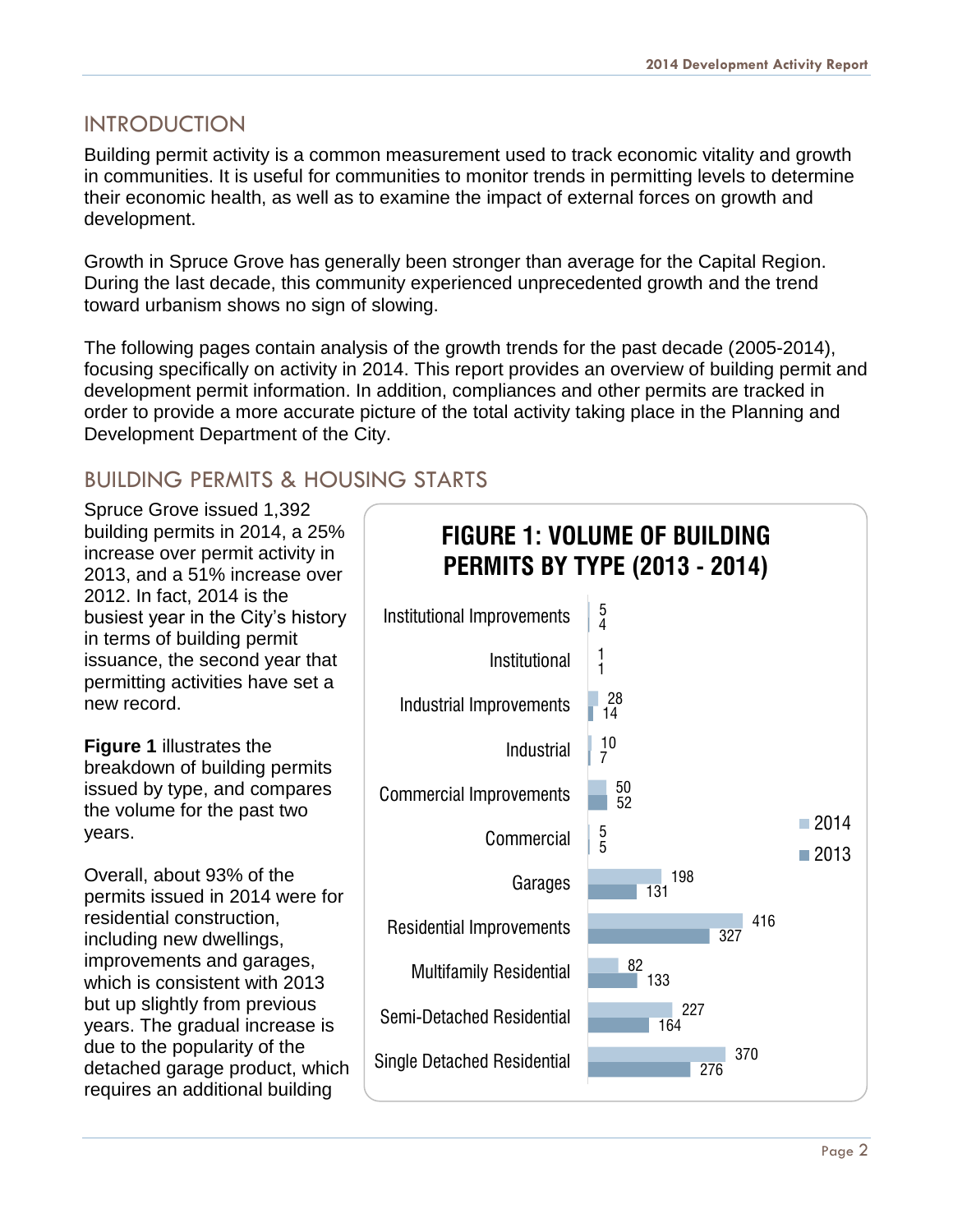

permit compared to housing with attached garages. Detached garages comprised about 14% of all permits in 2014 which is greater than the 11.8% share of building permits in 2013. To demonstrate the growth trend, detached garages comprised only 8% of building permits in 2012 and 4.8% in 2011.

Residential activity was far more robust in 2014 than predicted. The types of housing provided remain balanced in Spruce Grove, seeing an increase in all unit types relative to previous years. Residential improvements jumped 27% in 2014, with 416 building permits issued.

The total number of new dwelling units approved increased 24% from 2013 to set a new record of 837 dwellings. Due to diversification of housing forms, and the increased popularity of detached garages, the number of building permits and the number of residential units are no longer parallel. Therefore, a new chart has been added to the report to show the number of units approved through building permits for the past ten years. Looking at **Figure 2**, one can now see how the number of units



increased substantially over the boom years, followed by a marked decrease, and a subsequent resurgence to new highs.

In the non-residential sector, the City permitted the most industrial buildings in its history. Ten buildings were approved in 2014, compared to seven in 2013 and a historical average of three new buildings each year. Further, building permit valuation for new industrial buildings was by far the best to date for the City at \$18.4 million. This is nearly double the \$9.4 million in 2013 and over four times the industrial investment of any other year.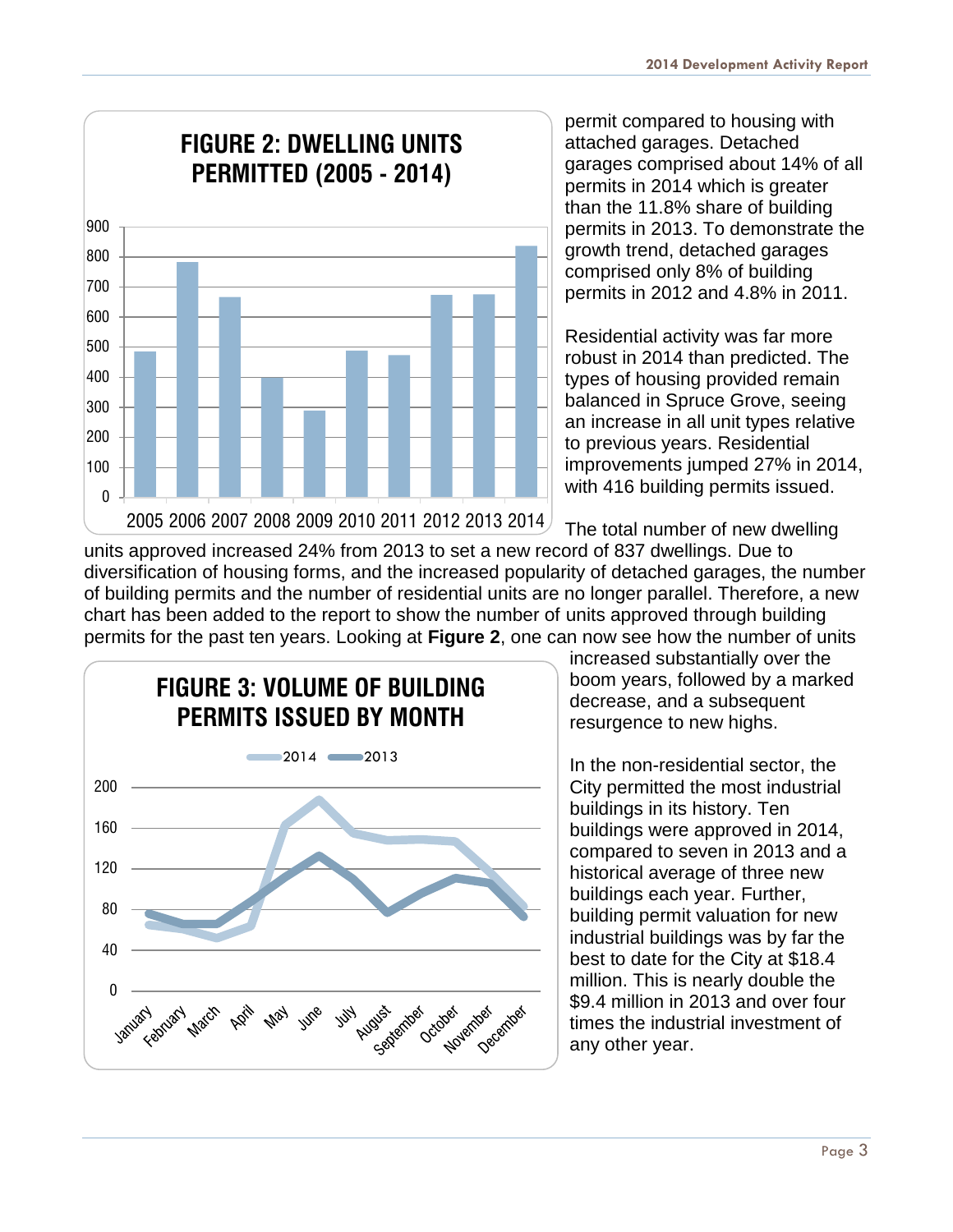

Building permits issued for new commercial structures stayed steady at five new buildings in 2014. This number is historically lower than most years for the City, reflecting the dearth of available highway-oriented commercial lands. Despite the low permitting numbers, the valuation increased to \$15 million in 2014, compared to building permit values of \$13.6 million (2013) and \$11.8 million (2012). The number of commercial improvements decreased slightly to 50 building permits from 52 the previous year (which was a record year for the City).

**Figure 3** depicts the number of building permits issued per month for 2013 and 2014. In this region, permit activity is usually slowest during the winter months, increasing in the spring and remaining high until the ground freezes in the autumn months. While it appears that building permit activity was slow to start in 2014, it was not due to a slowdown in applications. The Department experienced a large number of applications in January ahead of regulatory changes stipulated by the province relating to new home warranties. The changes in process required by the province, coupled with staffing changes, caused a serious backlog in permit processing. This backlog resulted in lower than average permitting approvals in February and March, with higher than typical approvals in the subsequent months.

**Figure 4** illustrates the housing starts in Spruce Grove by subdivision. The percentages include all unit types: single detached, semi-detached and multifamily dwellings. The highest percentage of building permits for new units occurred in McLaughlin, which included an apartment building with 103 units as well as robust mixed low to medium residential development. Following closely behind were Greenbury, Harvest Ridge and Spruce Ridge.

While construction began in the new eastside neighbourhood of Tonewood, which saw its first subdivision recorded in 2014, no building permits were issued yet in this neighbourhood.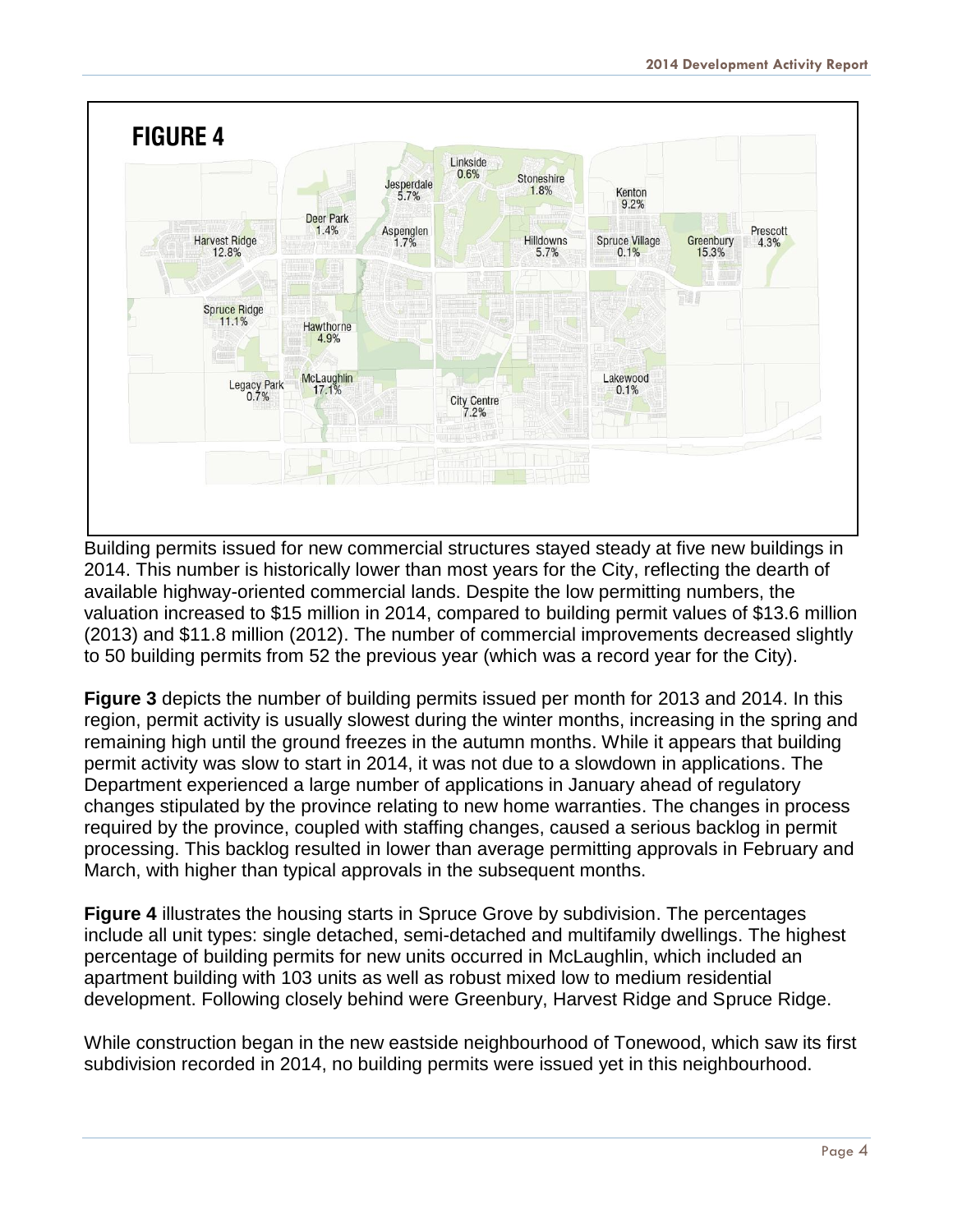

A summary of permit activity over the past decade is displayed in **Figure 5**, separating new construction from improvements. The numbers displayed include residential, commercial, industrial and institutional permits. We can see that both new construction and improvements are both hitting new records for the municipality. This activity was complemented by high improvement activity in the industrial sector spurred on by tenant improvements to industrial bays built in the past few years.

The City saw record investment this year as building permit valuations totaled approximately \$244 million (**Figure 6**). As indicated earlier in the report, the City experienced an increase in commercial and industrial building permit valuations in 2014. In reviewing the trend over the past few years, the average value of new commercial and industrial buildings has been generally increasing, as shown in **Figure 7.** This reflects the development of larger, higher quality structures.

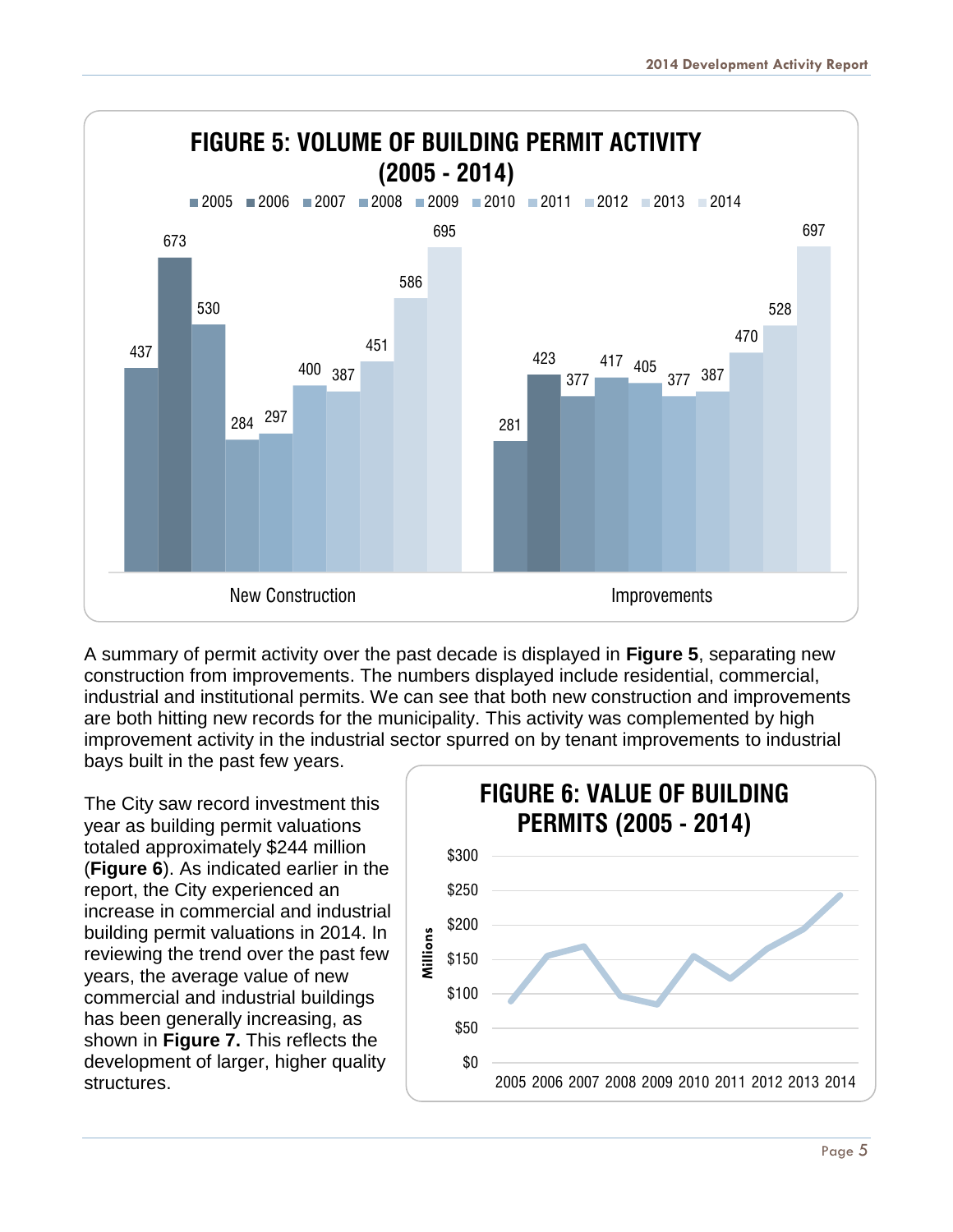The City also typically provides a residential valuation review as part of this report, taking into account inflation. Information on inflation rates is provided by Statistics Canada, which is to be released in mid-February. Therefore, the report will include an addendum when it is circulated in February.

In order to provide some regional context for the city's growth, housing data released by the Canada Mortgage and Housing Corporation was consulted<sup>1</sup>. Figure 8 shows the number of new housing starts in a number of communities in the Capital Region. Spruce Grove has reclaimed



its spot as the second-fastest growing municipality in the Edmonton region, behind only the City of Edmonton (9,798 starts).

Looking more closely at the composition of the housing starts by reviewing unit types**,** one can see that the number of housing starts in Spruce Grove is partially influenced by its housing

diversity, while other municipalities have less balance between housing products (**Figure 9**). Spruce Grove's policy-led dedication toward housing diversity in the community, coupled with flexible residential land use districts, has made the City competitive in the regional housing market for all unit types. It is especially interesting to see row housing now increasing in other

l



<sup>&</sup>lt;sup>1</sup> Regional housing data is from the Housing Now publication. Note: their method includes site visits based on building permit data and a start is noted by a foundation being poured or equivalent. For this reason the numbers in this report do not match Spruce Grove's building permit data exactly.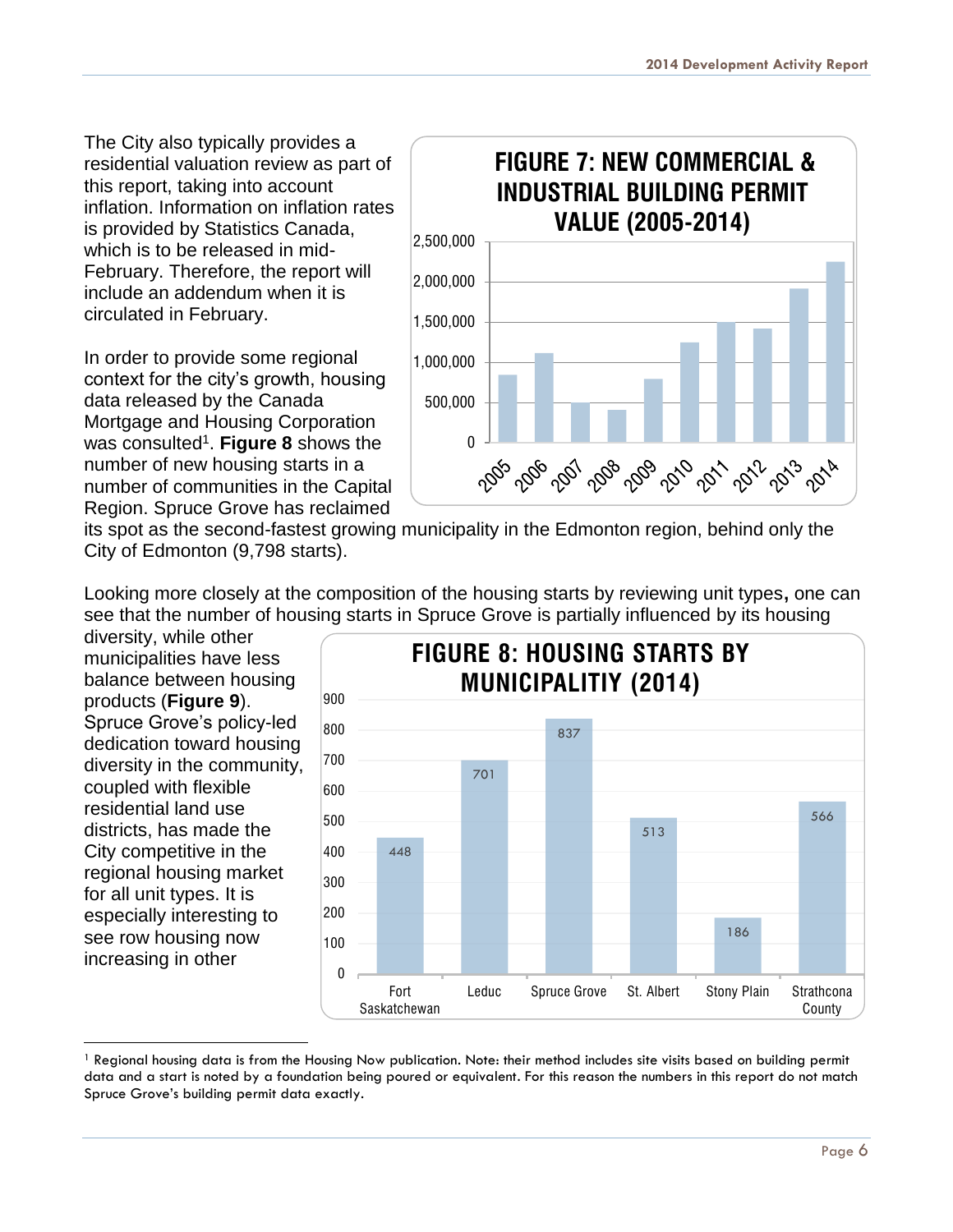

municipalities after its introduction in Spruce Grove a few years ago.

### <span id="page-7-0"></span>DEVELOPMENT PERMITS

**Figure 10** illustrates the trends in the volume of development permit activity over the last ten years. Development permit activity in 2014 was up 21% over 2013, which is similar to the building permit activity. The minor difference in the two numbers is due the ability to issue a single development permit for several structures on a lot, while separate building permits are required for each structure on a property as well as for changes of use or tenant improvements.

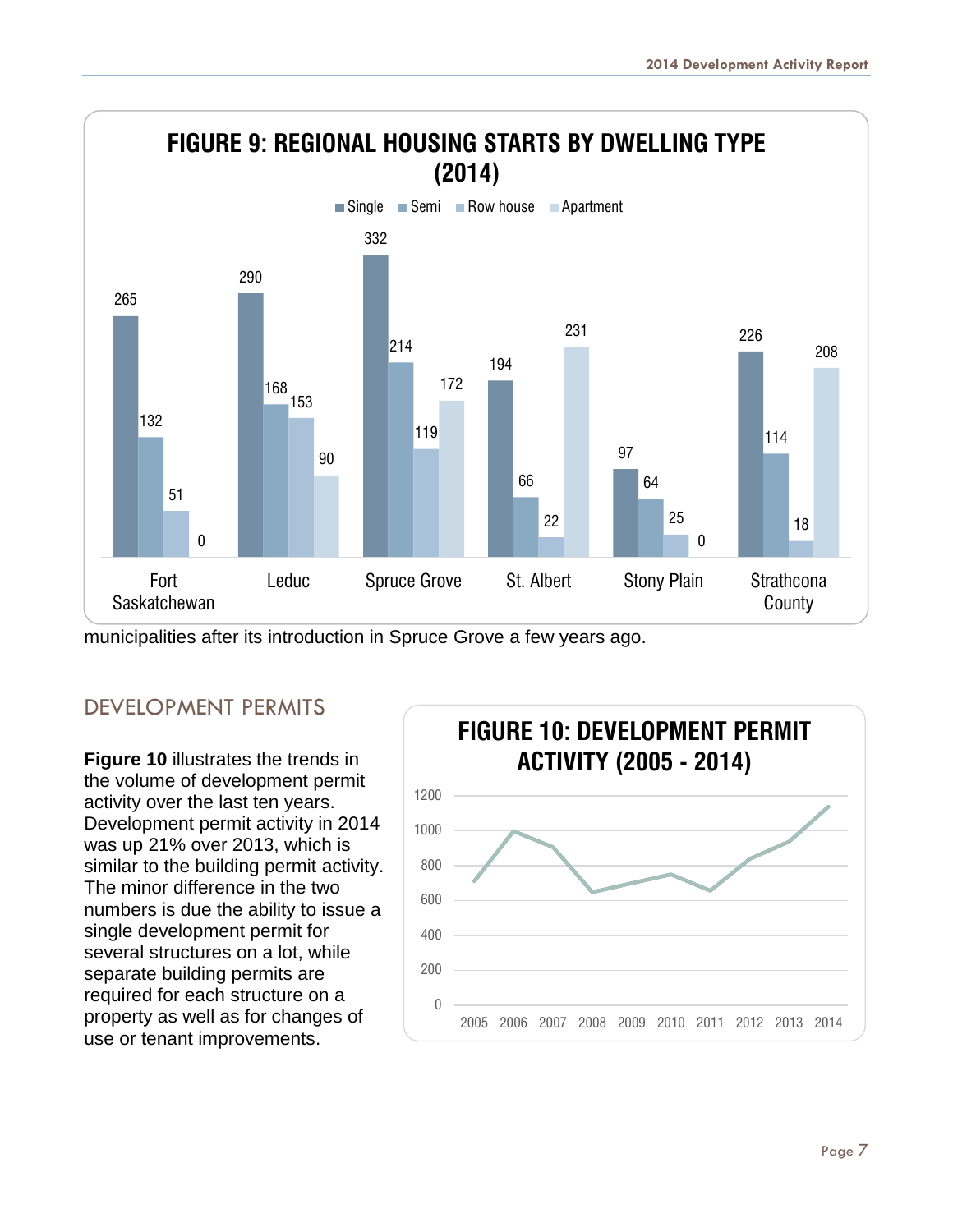The next factor under examination is the volume of development permits on a monthly basis. **Figure 11** shows the number of permits issued by month for 2013 and 2014. The pattern shown is typical of development activity for the region, where more activity tends to take place during the warmer months. Activity in 2014 is a more typical pattern than in recent years, as there is strong activity leading into fall and winter.

**Figure 12** provides the breakdown of residential development permits issued by type. The graph is dominated by new single detached dwellings and improvements made to existing residences, which is typical



of Spruce Grove. Generally, the permit numbers echo what we have already seen with the building permits.

It should be explained that once again, multifamily dwellings tend to show a discrepancy because for certain building types, such as row house projects or apartment complexes with multiple buildings, a separate building permit is required for each structure, but only one development permit is required for the entire project regardless of the number of units contained within.

The breakdown of non-residential permits issued in 2014 by type is examined in **Figure 13**. Again, the trends seen earlier with building permits are evident here with the number and type of development permits with commercial and industrial improvements comprising the largest percentage of approvals, which is largely due to tenant improvements and approvals required for new uses. That said, commercial improvements were down from 2013 as most commercial bays are now occupied. Industrial improvements are up for a second

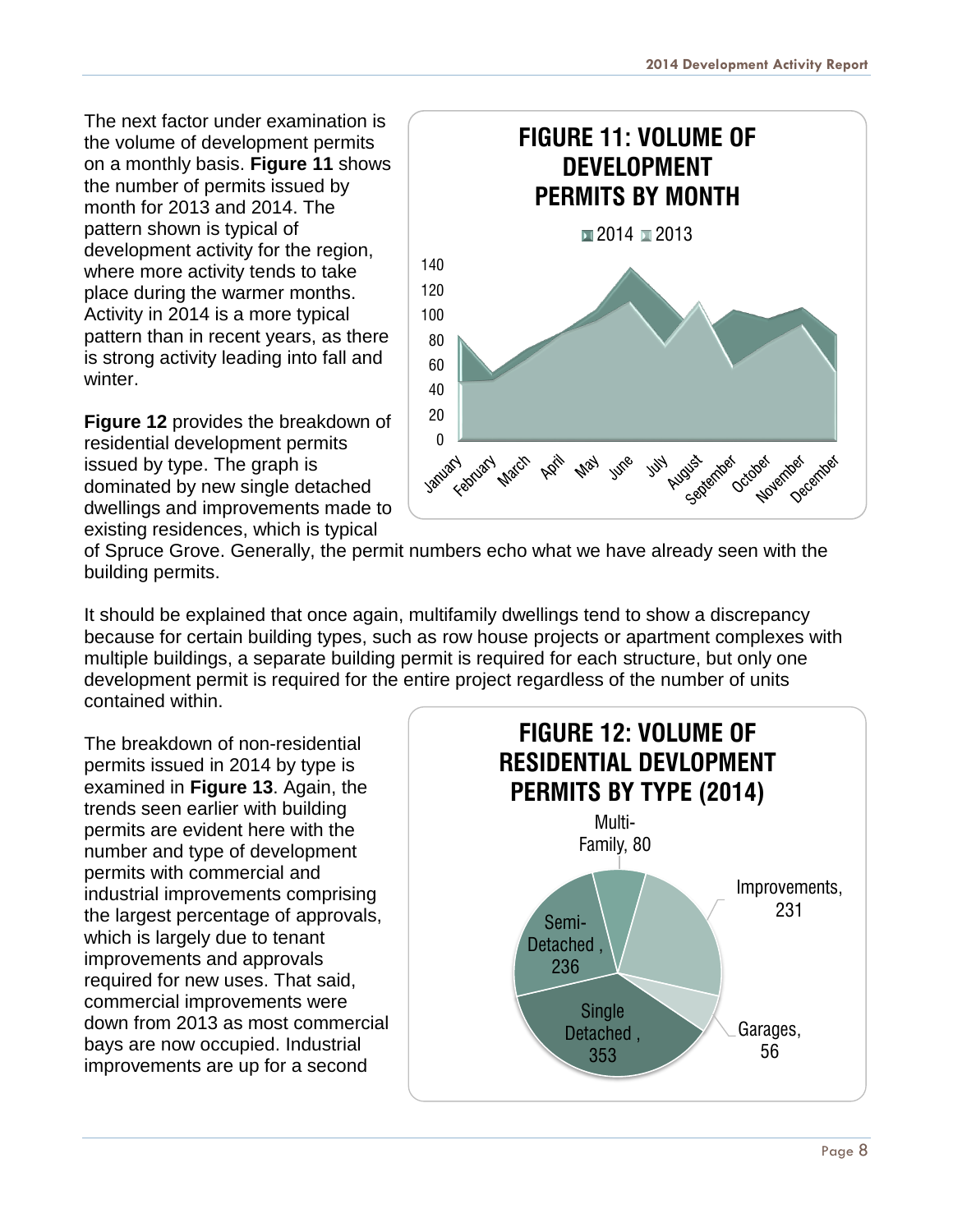year in a row, indicative of the health of Spruce Grove's industrial sector and land availability.

Development permits for permanent signs decreased in 2014, likely due to less commercial development. Temporary sign permits increased slightly with increased enforcement by Planning and Development.

## <span id="page-9-0"></span>OTHER ACTIVITY

The City of Spruce Grove provides compliance requests as a service to residents during real estate transactions, as a safeguard for purchasers who want confirmation that the residence conforms to City bylaws. Compliance requests can be used to gauge residential transaction activity in the community. In 2014, there were 1,024 compliance decisions issued, up 36% from 2013, setting a record for the City. We can see in **Figure 14** that compliances were at a high during the boom year of 2007, with a subsequent correction, and have since been rebounding. While housing sales were especially high in 2014, changes to the compliance review process prompted reapplications in October, causing an abnormal spike in residential activity.

This anomaly is best seen in **Figure 15**, where one can see the compliance activity for 2014 on a monthly basis. Activity was especially low in August and September as lawyers awaited the new process, and then peaking in October for those compliance requests that had been put on hold.

The Planning and Development Department has been tracking Safety

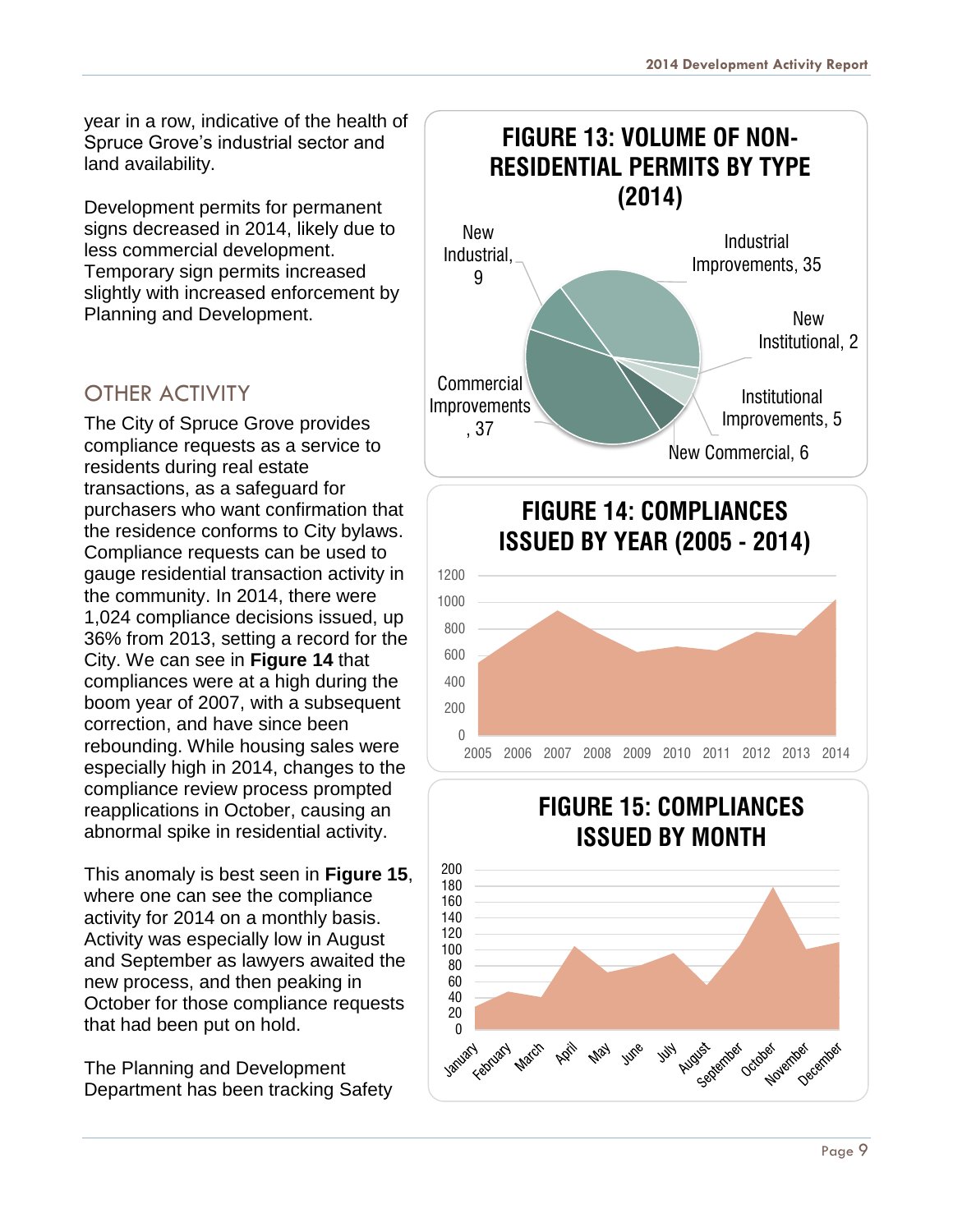Codes Permits (other than building permits) since 2011, which is depicted in the chart in **Figure 16**. We can see in this figure the number of electrical permits is higher than plumbing and gas. This makes sense since generally for new construction two electrical permits are required, where only one is required in the other two disciplines. That said, the number of gas permits increased substantially in 2014 due to education with homebuilders regarding the requirement for temporary gas permits for heating during winter months. Overall, the City of Spruce Grove issued 3,349 trade permits in 2014, a 28% increase over 2013 activity.



In previous years, Administration has included a chart in this section highlighting growth of business licensed with the City. At the end of the year in 2013, the City adopted a new business license bylaw at which time new software was launched and the Department created a new, clean database. In doing so, the Planning and Development Department found a number of businesses that have moved out of Spruce Grove and failed to inform the City of their new location. Similarly, Administration has identified other businesses that have been operating without permits. The result is the identification of 1,064 businesses in operation,

approximately 500 less than what was assumed under the manual database. The City will begin tracking on annual basis to provide trend analysis over time.

The City completed a successful municipal census in 2014. Results indicate there are 11,205 households with a total population of 29,526. In the past three years since the Federal census, the City has grown approximately 4.25% per year.